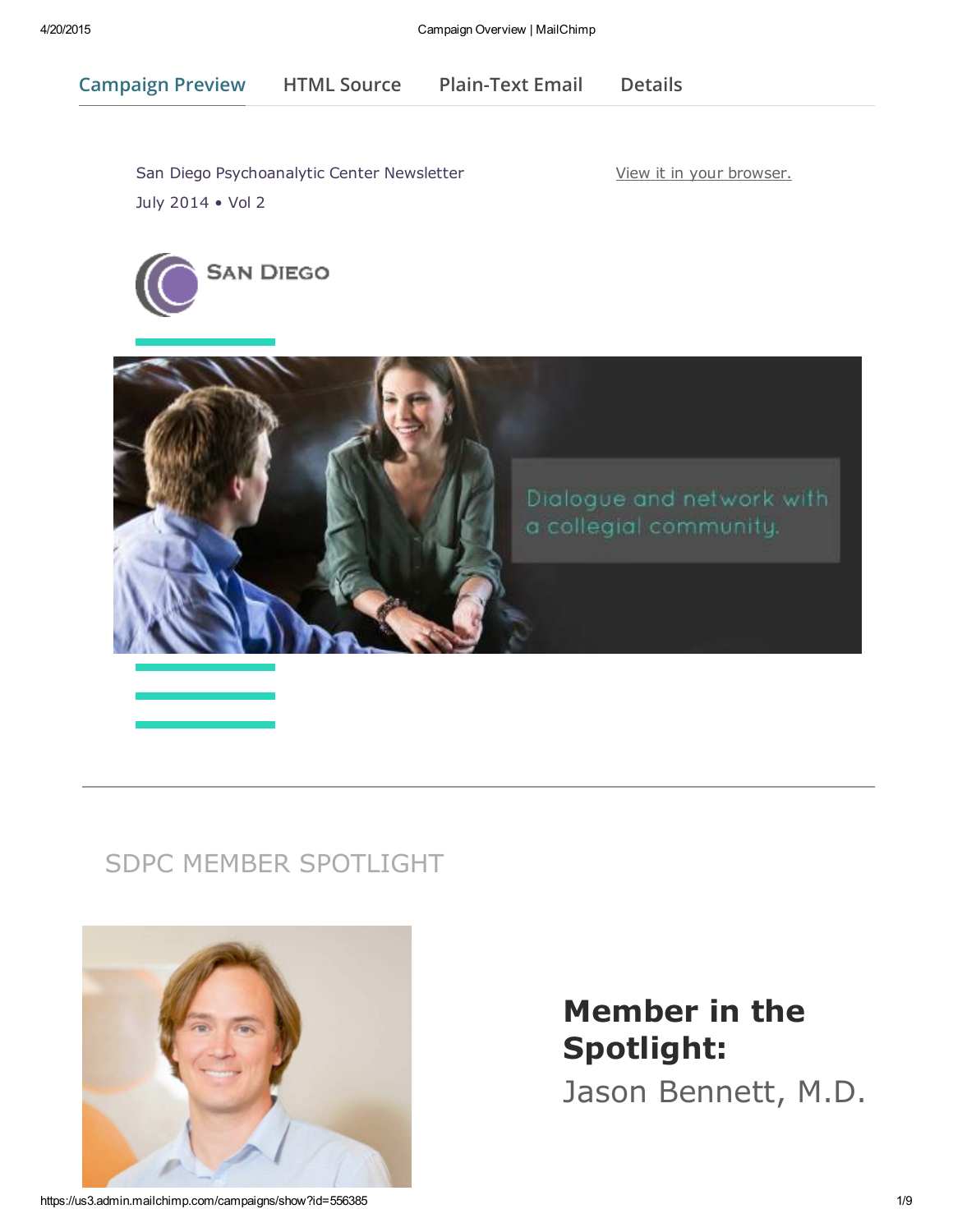### What was your pathway toward entering the mental health field?

I was an English major in undergrad and had a strong interest in literary criticism where I encountered Freud for the first time. Then, I went to medical school and became more interested in talking to patients than doing things to them (especially patients with chronic medical illness). Pursuing an understanding of the "talking cure" grew naturally from those experiences.

Tell us about your educational experience thus far at SDPC: Particular courses, experiences, teachers, supervisors/consultants that have been most formative?

I have really appreciated the flexibility as I pursue a very nontraditional path towards graduation. The faculty has been understanding and helpful in developing a plan to graduate in light of military deployments and other changing life circumstances.

### How has your training in psychoanalysis or psychoanalytic psychotherapy affected a) your practice, and b) your professional development? Other areas of life?

My own personal analysis, as much as it is part of training, has had an immeasurable impact on my practice and professional development. More than a theory or technique, my training and analysis represent a consistent viewpoint that affects every aspect of my life.

### Tell us about your practice and who you are most interested in working with.

I enjoy working with adults in long term psychotherapy with or without medication managment.

### Where is your practice, and how can potential [patients](mailto:drbennett@me.com?subject=Inquiry%20from%20SDPC%20Spotlight) contact you?

I am in the UTC area and can be reached at drbennett@me.com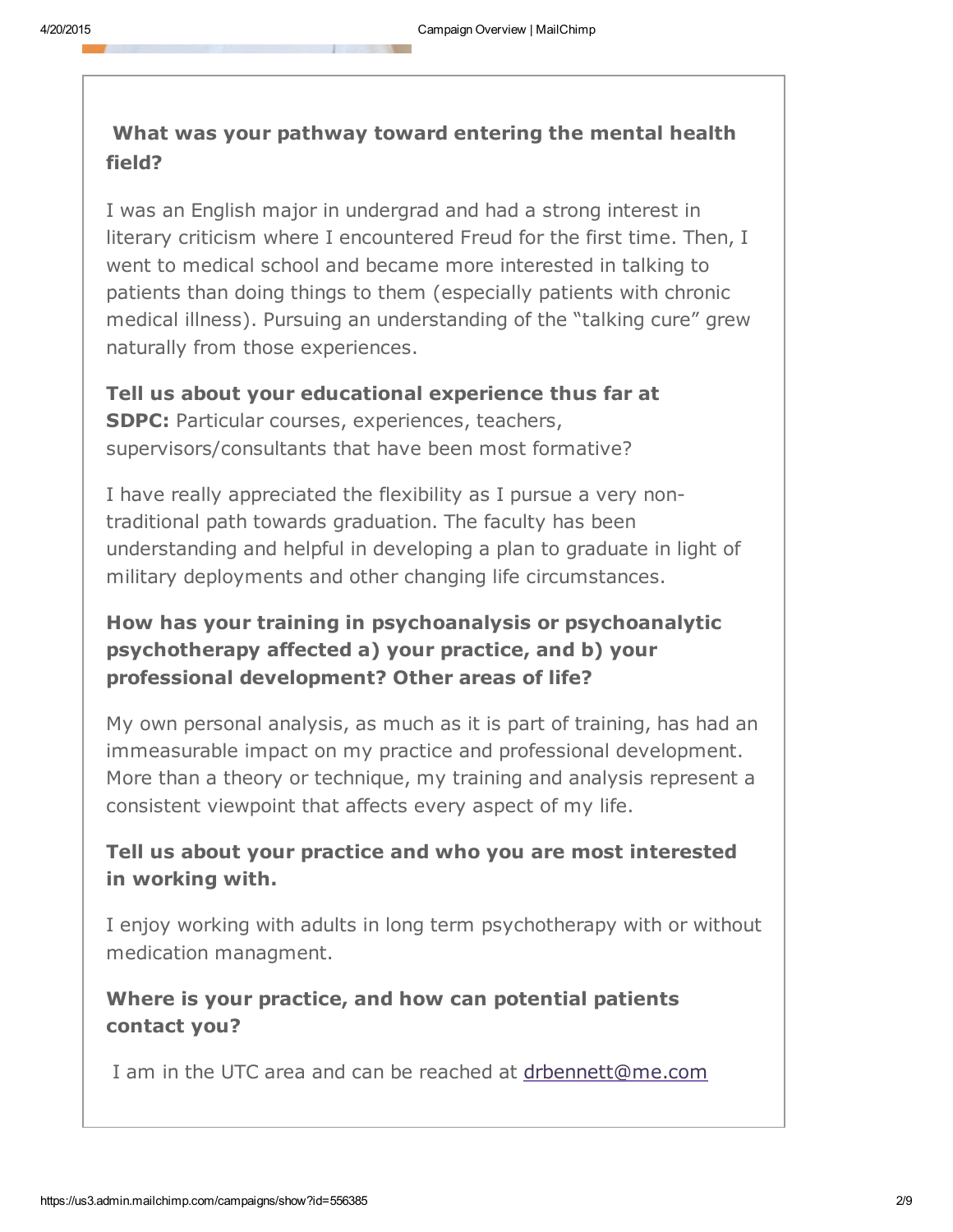Please send your announcements to: sdpc.michelle@gmail.com.

## SDPC EDUCATIONAL EVENTS

### Writing Workshop

We are pleased to [announce](mailto:sdpc.michelle@gmail.com) that, after a successful pilot program, a new writing workshop will be held in the fall of 2014. See description below. To register, please contact Michelle Spencer at sdpc.michelle@gmail.com.

# **DANALYTIC CENTER**

#### **Expanding Clinical Understanding through Writing**

#### **Course Overview:**

This course utilizes a psychoanalytic perspective to expand both personal and clinical writing. Writing in this manner deepens clinical understanding and draws the writer into unconscious realms. Participants will learn to write in a clinical essay form and share their writing with other group members. The small group format of 6-8 members facilitates learning in a safe and confidential atmosphere to enhance the deepening of this unique and sensitive experience.

#### **Course Objectives:**

1. To introduce writing as a learning tool in practice

2. To expand psychoanalytic/psychodynamic thinking through writing

3. To deepen awareness of cultural and intergenerational dimensions in clinical practice through the use of psychoanalytic writing.

#### Instructors:

Harry Polkinhorn, Ph.D., is a psychoanalyst in private practice, faculty member, Chair of Extension Division at SDPC, and Professor of English and Comparative Literature at SDSU; he is also author, editor, and translator of over 40 volumes, whose works have been published worldwide.

Caroline de Pottél, Ph.D. is a psychoanalyst in private practice; Training and Supervising Analyst at SDPC: she has authored and presented numerous papers at conferences both nationally and internationally.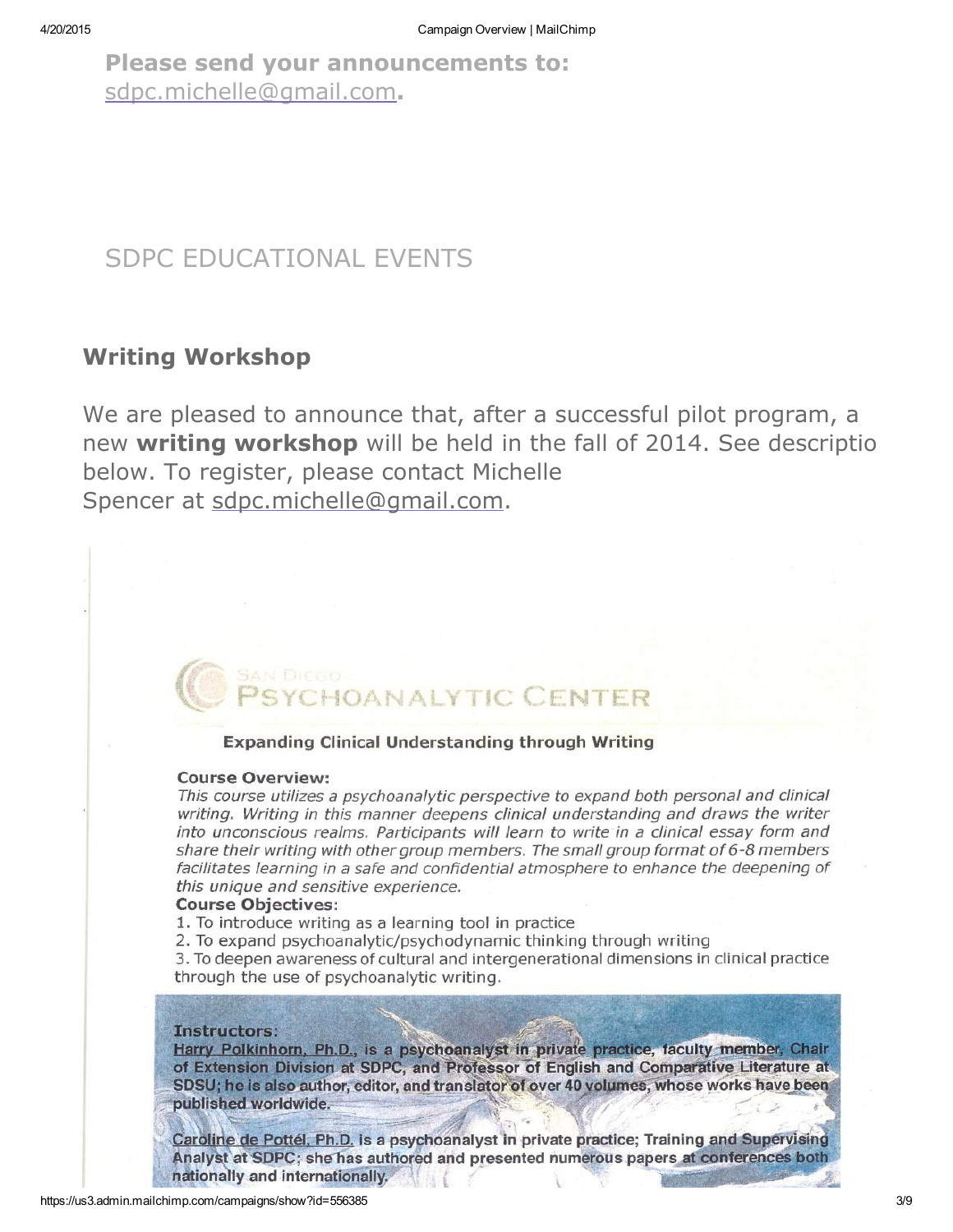

1455 Morena Boulevard, Suite 202, San Diego, California 92117 Telephone 858-454-3102 Facsimile 858-454-0075 Email: sdpc.michelle@gmail.com Website: www.sdpc.org

Fee: \$150 for licensed professionals; \$125 for students Time: Thursday evening 7:15 to 8:45pm; 5 meetings Dates: September 4 and 18, October 16, November 13, December 11, 2014 **Group Size: 6-8 members** CME: 7.5 credits

# The San Diego Psychoanalytic Center

is dedicated to promoting the relevance and vitality of psychotherapy and psychoanalysis

Advanced Training Innovative, inspiring and individualized education

Continuing Education Educational events for mental health professionals and the public about psychoanalytic thinking and clinical applications in diverse settings

#### Mentoring

Fellowship for mental health trainees early-career therapists

Community Involvement Connections with mental health professionals, academic institutions, and professional societies

Referral Service Referrals for psychoanalysis and psychoanalytic psychotherapy for adults, adolescents and children in the San Diego area

Events and Celebrations Upcoming event: Spring celebration to honor new grads

Collegial Connections Community of supportive, experienced, and dedicated psychoanalytic therapists

Practice Promotion Support in building your therapy practice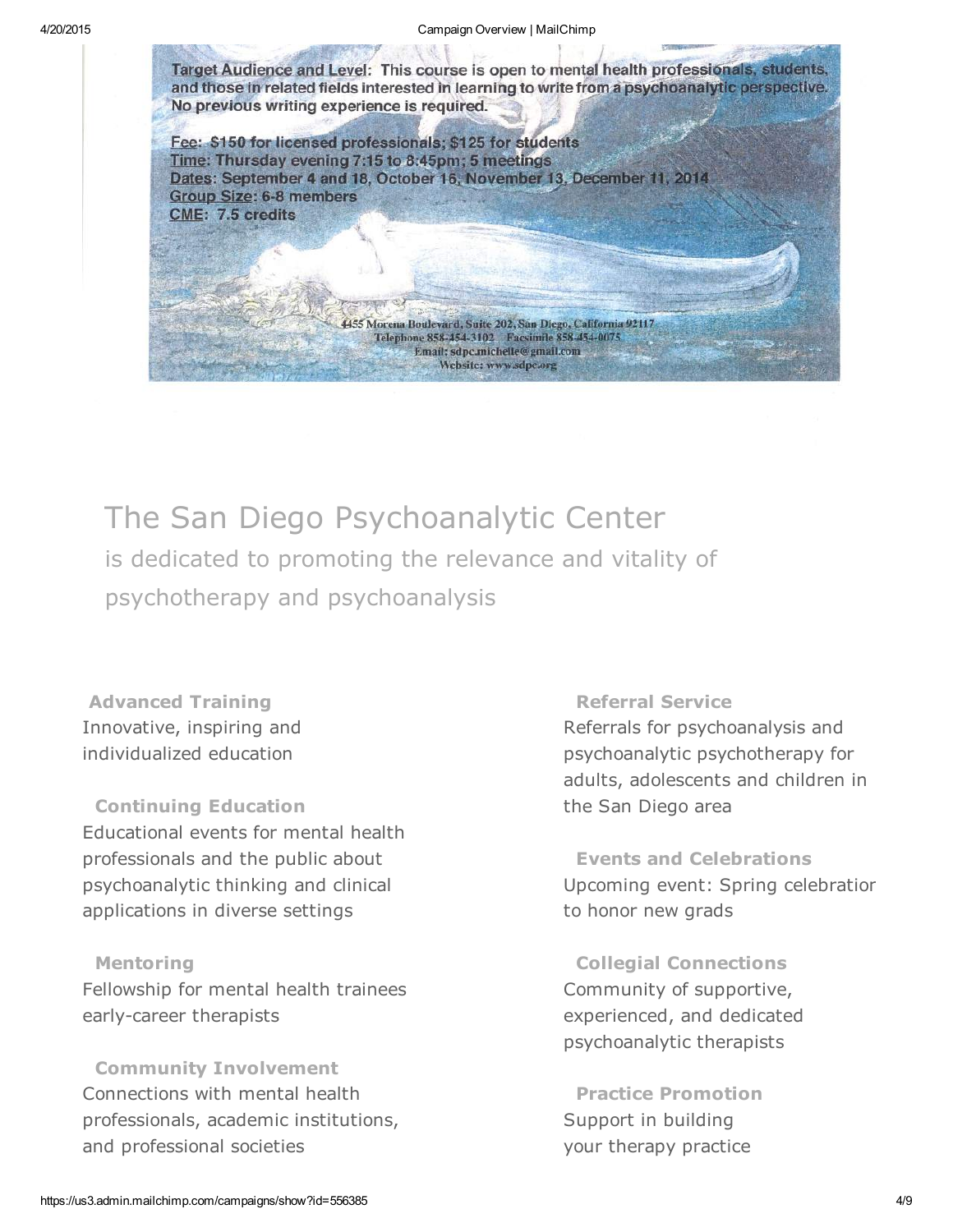## COMMUNITY EVENTS

The Western Regional Child Psychoanalytic Meeting will be held on Saturday October 25th and Sunday October 26th at the San Diego Psychoanalytic Center, 4455 Mornea Blvd., Suite 202, San Diego California 92117.

Please send proposed presentations to Roderick S. Hall, Ph.D., Director, Child and [Adolescent](mailto:rshallphd@gmail.com) Psychoanalytic Training Program at the offices of the San Diego Psychoanalytic Center below or by e-mail to rshallphd@gmail.com by July 31, 2014

More details on registration will be distributed soon. Please direct any questions to Dr. Hall.

# Introduction to Child Psychoanalysis An Online Course

Co-teachers: Susan Donner (Los Angles) and Rick Hall (San Diego) will be

co-teaching an on-line class

Day/Time: Tuesdays, 9:15am to 10:15am Pacific Time

This will be followed by a Case Conference from  $10:15$  am  $-11:15$  am.

Leaders:First semester, Jill Miller (current president of the Association for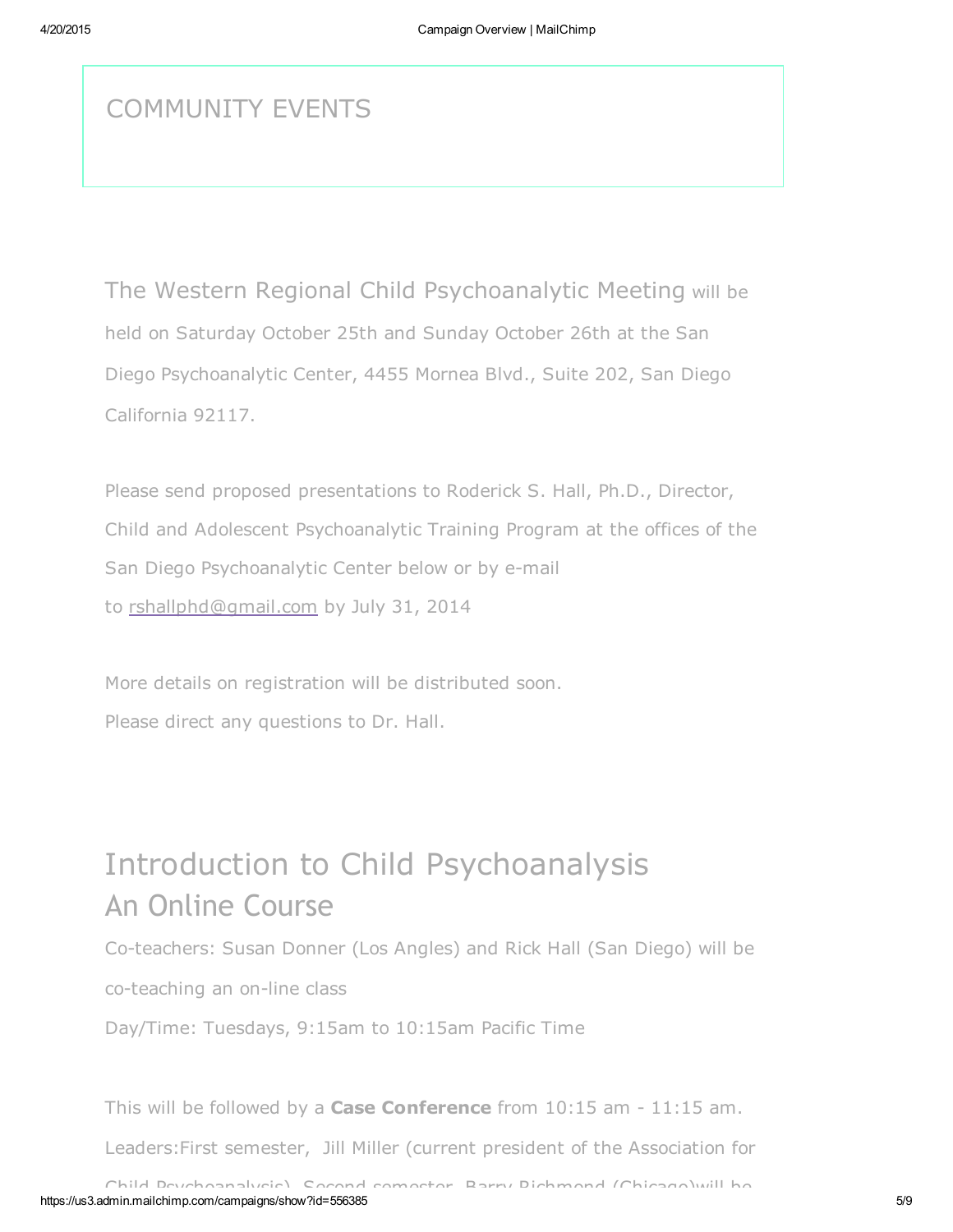Child Psychoanalysis). Second semester, Barry Richmond (Chicago)will be

leading a child-case conference from a self-psychology perspective.

On-line classes will begin Tuesday, September 2nd..

### SERVICES OFFERED BY SDPC MEMBERS

### Parent Support Group Expand your parenting skills in a supportive non-judgmental atmosphere

Learn Techniques & Exercises To:

- **•** Effectively deal with challenging behaviors of your child
- Communicate more effectively with your child
- Enhance your ability to understand your child's emotions and feelings
- Understand the importance of your own behaviors and feelings
- Understand the meaning behind your child's behavior
- Remain sensitive and responsive to your child
- Promote healthy overall development in your child
- Build a stronger more positive relationship with your child

Starting July 12<sup>th, 2014</sup> – August 29th, 2014, 8 week series, 10:00am - 11:30am

2870 4th Avenue, Ste. 101 (Hillcrest) COST: \$55 /week (Fee For Service Only)

Group Director: Deisy Cristina Boscán, Ph.D., Group Facilitator: Reeta Mehta M.S.

"The group facilitators aim to provide insight, strategies, and empowerment to parents in understanding their child's behavioral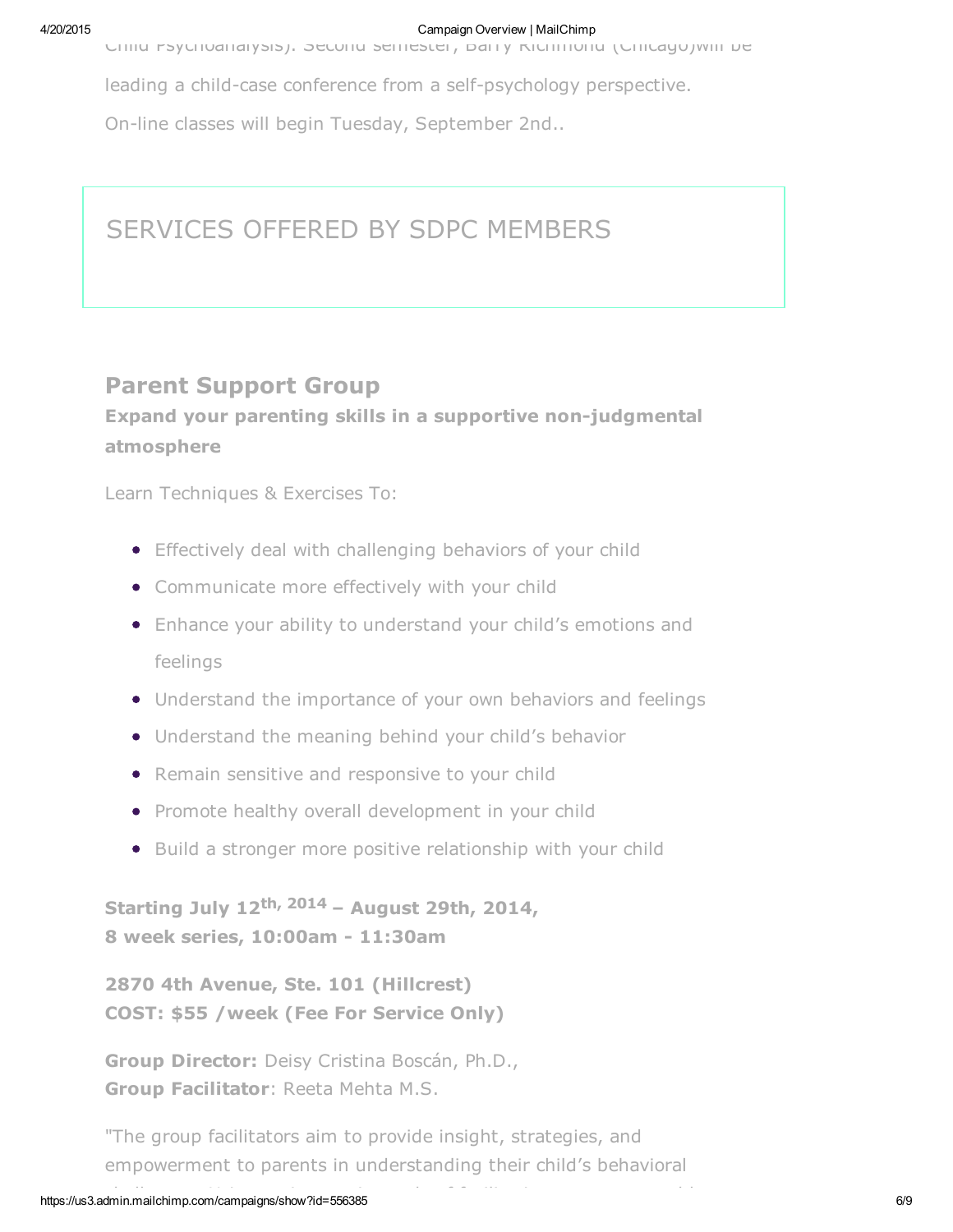#### 4/20/2015 Campaign Overview | MailChimp

challenges. Using an interactive style of facilitation, parents are able to effectively connect with each other, and share their personal experiences and tools. Each week, facilitators utilize parents' unique scenarios to develop role-plays, and provide educational material to help them enhance their parent-child relationship" -Reeta Mehta M.S.

# **Mentalization-Based Therapy** Introductory Group

Tuesdays 4:00-5:00pm

Mentalization-Based Therapy (MBT) is an evidence-based treatment developed by Peter Fonagy, PhD and Anthony Bateman MA, FRC Psych, for people suffering from Borderline Personality Disorder. The term mentalization refers to the ability to think and feel at the same time, about what takes place in oneself, in others, and between people. When we are able to mentalize, we are able to "walk in someone else's shoes" and explore possibilities in hopes of better understanding misunderstandings. The capacity for mentalizing is often compromised in certain interpersonal contexts for people with borderline personality traits. Group objectives are to provide a foundational knowledge of mentalization and to help promote a mentalizing stance in group members. There will be an opportunity to join an ongoing MBT group upon completion of the 12 weeks.

Group topics include:

- $\Box$  What is mentalization
- $\Box$  What does it mean to have problems with mentalizing
- $\Box$  How do we regulate and mentalize emotions
- $\Box$  What is the significance of attachment and mentalization
- $\Box$  What is borderline personality in terms of mentalization

A referral is needed from a therapist or a psychiatrist Please call 619-543-7946 for further information.

Group facilitators Roseann Larson, LCSW and Ami Roeschlein, LMFT have received advanced training in MBT by Peter Fonagy and Anthony Bateman.

For more information call:

UC San Diego Psychiatric Associates at (619) 543-7946

140 Arbor Drive, San Diego, CA 92103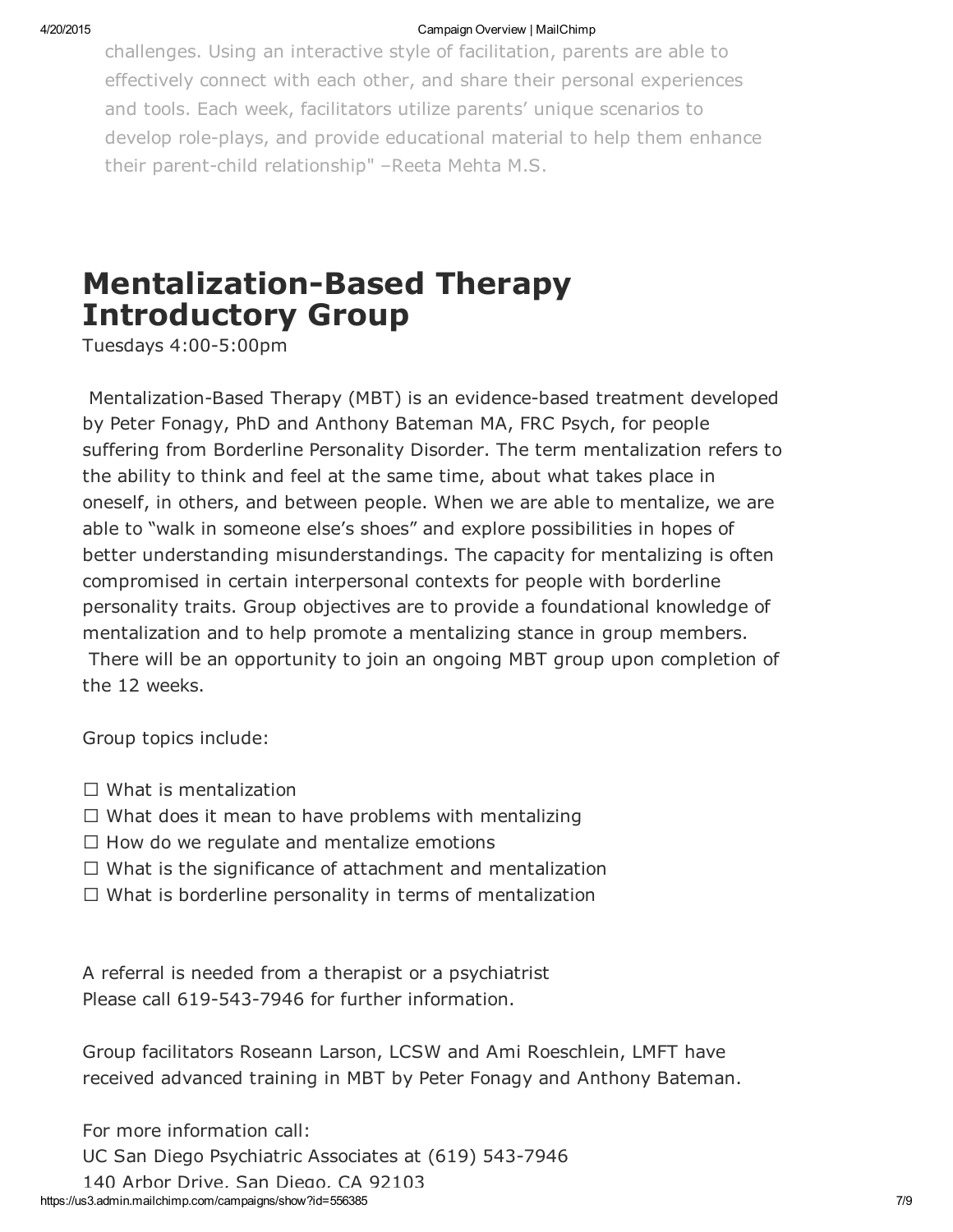## OFFICE SPACE FOR RENT

## Advertise Here!

REMINDER: Please send all future announcements/event advertisements to Ms. Michelle Spencer at: sdpc.michelle@gmail.com. They will be included in the next volume of the SDPC Weekly Newsletter.



Forward to Friend

## San Diego Psychoanalytic Center

4455 Morena Boulevard • Suite 202 • San Diego, CA 92117 Ph: 858-454-3102 Fax: 858-454-0075

Established in 1973 as a non-profit 501c3, the San Diego Psychoanalytic Center provides advanced mental health training in psychoanalysis and psychoanalytic psychotherapy; mentoring; community education; and public service to San Diego County.